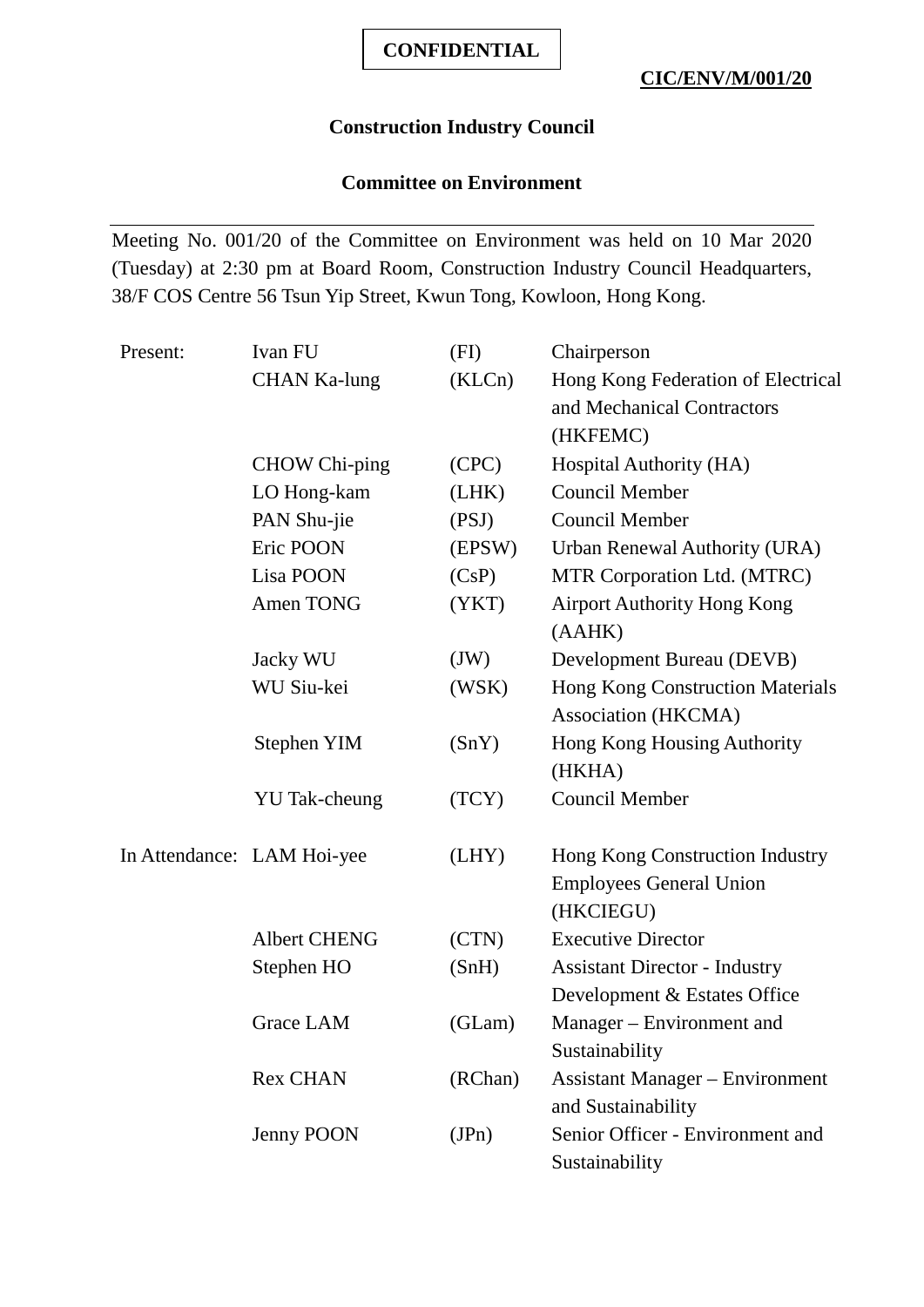| Presenter: | Jorine TAM        |       | Hong Kong Quality Assurance      |
|------------|-------------------|-------|----------------------------------|
|            |                   |       | Agency (HKQAA)                   |
|            | <b>Ivan HSIEH</b> |       | <b>HKQAA</b>                     |
|            | <b>WKWONG</b>     |       | <b>HKQAA</b>                     |
|            | Jonathan YAU      |       | <b>Cundall Hong Kong Limited</b> |
|            |                   |       | (Cundall)                        |
|            | Tianyang CAI      |       | Cundall                          |
|            | Paul SAT          |       | Hong Kong Green Building Council |
|            |                   |       | (HKGBC)                          |
|            | Patrick LI        |       | <b>HKGBC</b>                     |
|            | Heidi HUI         |       | <b>HKGBC</b>                     |
|            |                   |       |                                  |
| Apologies: | <b>WONG Ping</b>  | (PWG) | <b>HKCIEGU</b>                   |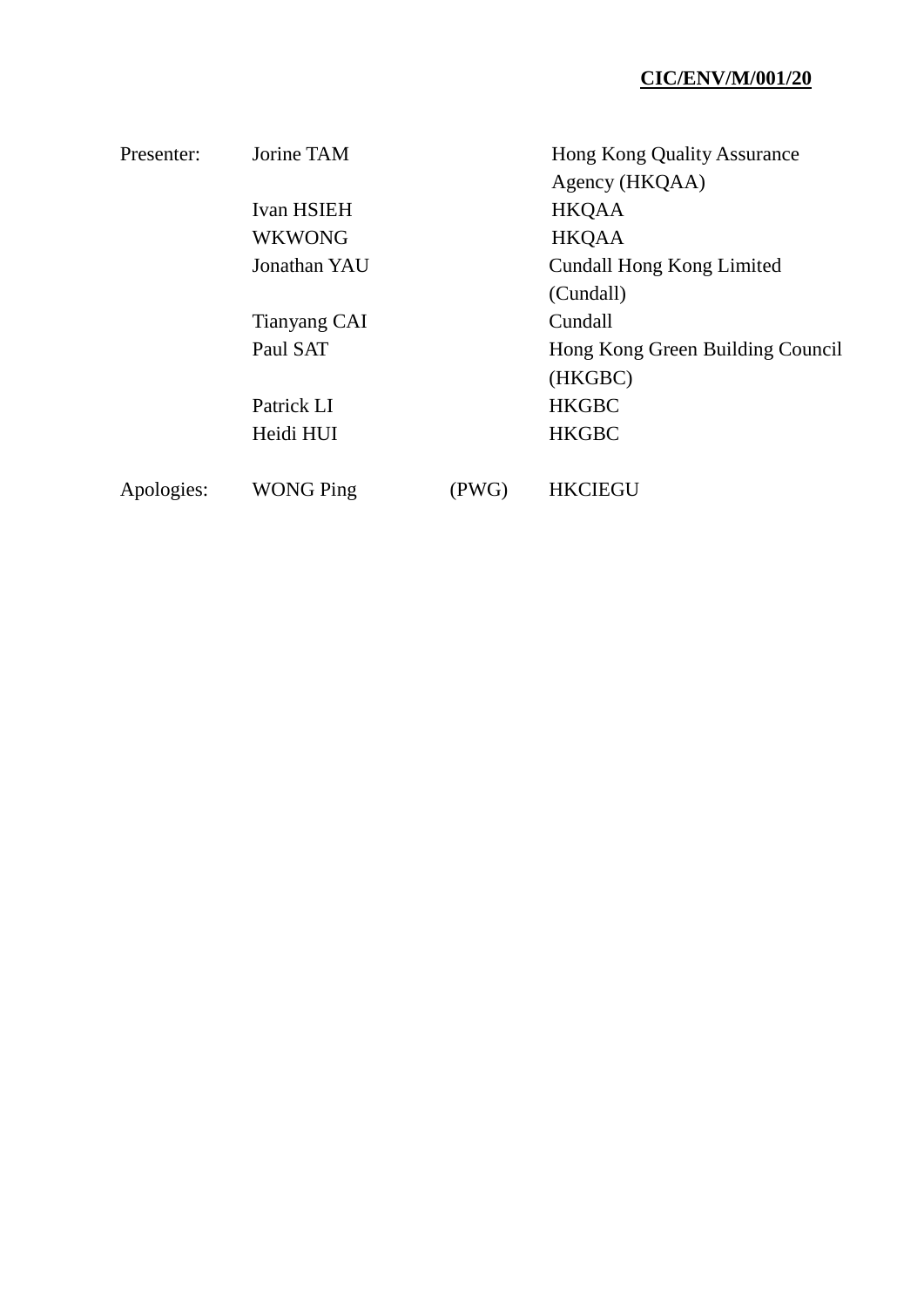#### **MINUTES**

**Action**

# 1.1 **Confirmation of the Minutes of the Com-ENV Meeting No. 004/19 held on 3 Dec 2019**

Members confirmed the Minutes CIC/ENV/M/004/19 of the last Com-ENV meeting held on Tuesday, 3 Dec 2019.

## 1.2 **Matters Arising from the Previous Meeting**

CIC secretariat updated Members on the following matters:

Agenda Item 4.2 – Regarding "CIC Sustainable Construction Award (Award) 2020", CIC secretariat reported that the Award Organising Committee meeting was held on 28 Feb 2020. The promotion plan and sponsorship package were approved. Members were invited to apply and promote the Award.

*(HKQAA joined the meeting at 2:35 pm)*

# 1.3 **Progress Update of Consultancy Services on Development and Implementation of CIC Sustainable Construction Model and Eplatform**

Members were briefed on the confined scope of the Model and progress of pilot programme.

HKQAA proposed to confine the project scope to green finance and the best practices should be focused on environmental sustainability aspects. The draft model content is prepared and pilot programme would be conducted in Mar 2020.

Members suggested that HKQAA should define clearly on the rationale of fundamental and advanced practices. The content of the Model has to be in line with the Sustainable Construction Certification Scheme, which would be commenced in Q2 2020. HKQAA

Members agreed to confine scope to green finance; and approved the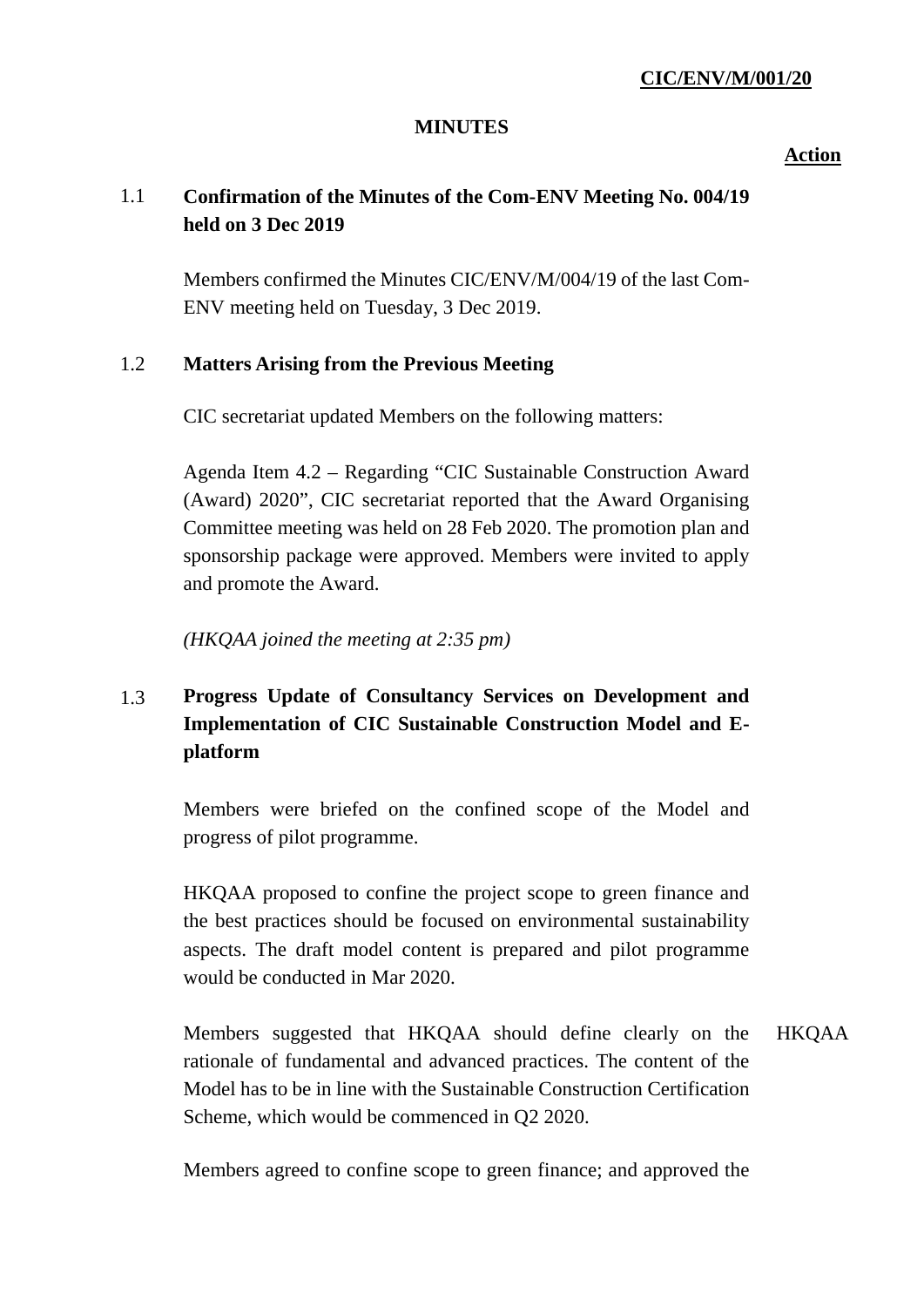#### **Action**

progress report and extension of project completion time from Jul to Sep 2020 due to the current situation of coronavirus disease.

*(HKQAA left the meeting at 3:30 pm)*

### 1.4 **Green Finance Opportunities in Construction Industry**

Members were briefed on the background, scope of work and proposed Working Group of the CIC Sustainable Construction Certification Scheme.

Member were supportive on the Scheme development and suggested that the appointed consultant should benchmark the local and international green finance approaches; as well as collaborate with the Working Group and financial institutions to meet the expectations from both construction and financial sectors. CIC secretariat would address Members' comment into the assignment brief. CIC secretariat

Members approved the development and assignment brief after incorporating Members' comments of the Scheme through tender process in Mar 2020 and the establishment of Working Group to oversee the projects. The Scheme would commence in Apr 2020 and expect to be completed in 20 months.

*(Cundall joined the meeting at 3:55 pm)*

## 1.5 **Progress Update of Consultancy Services on Development and Implementation of CIC Carbon Assessment Tool**

Cundall reported the findings of pilot projects and implementation plan of the Tool. As the Tool is in the implementation stage, Members agreed that more incentives and resources should be provided to encourage wider applications during the implementation of the Tool. Cundall would arrange briefing sessions to raise stakeholders' awareness and follow up with BEAM Society Limited on the integration of the Tool into BEAM Plus New Building. Besides, Cundall would liaise with Airport Authority to explore the Cundall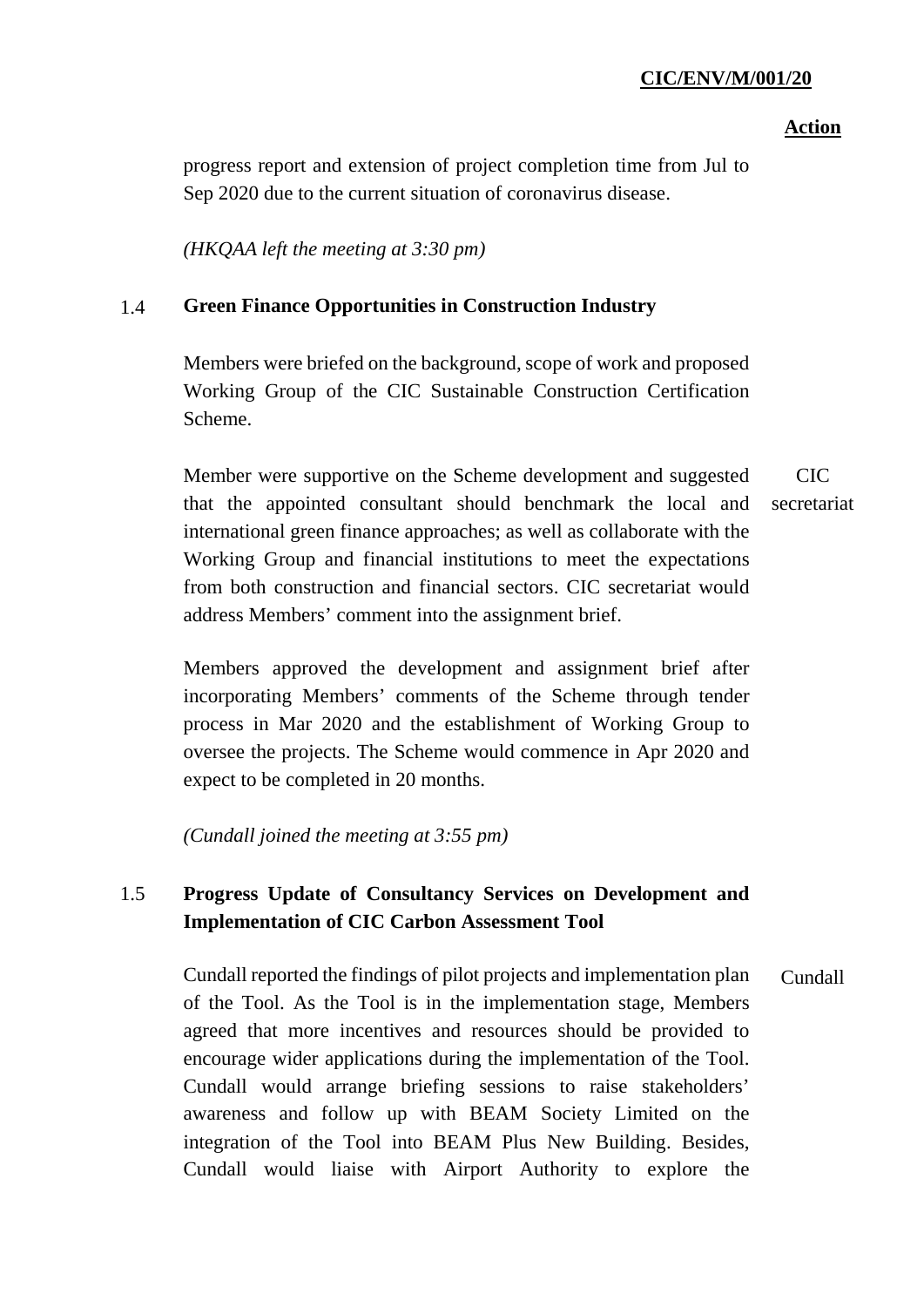## **Action**

implementation of the Tool into its new construction projects. Members approved the progress report, implementation plan and extension of project completion time from May to Jun 2020 due to current situation of coronavirus disease.

*(Cundall left the meeting at 4:20pm, HKGBC joined the meeting at 4:20pm)*

## 1.6 **Update from Hong Kong Green Building Council (HKGBC)**

The HKGBC representatives updated its CIC-funded projects status such as the CIC Green Product Certification, Hong Kong Green Building Week, Hong Kong Green Shop Alliance, and the World Sustainable Built Environment Conference 2020. All to note

[Post meeting notes: WSBE 2020 is put on hold by the World Green Building Council due to current situation of coronavirus disease.]

*(HKGBC and Mr. Amen TONG left the meeting at 4:40pm)*

## 1.7 **Any Other Business**

CIC secretariat reported Council Members' comments and Com-ENV follow-up actions regarding the Consultancy Services on Improving the Environmental Performance of the Hong Kong Construction Industry.

Members noted the progress of the research projects, "Promoting the Use of Recycled Aggregates Derived from Demolition Waste in Precast Concrete Structural Components". Members approved the extension of project completion time from Jul to Sep 2021 due to the temporary closure of the Hong Kong Polytechnic University in late 2019. All

CIC secretariat also invited Members to submit content for Hong Kong Report on the State of Sustainable Built Environment 2020.

to note